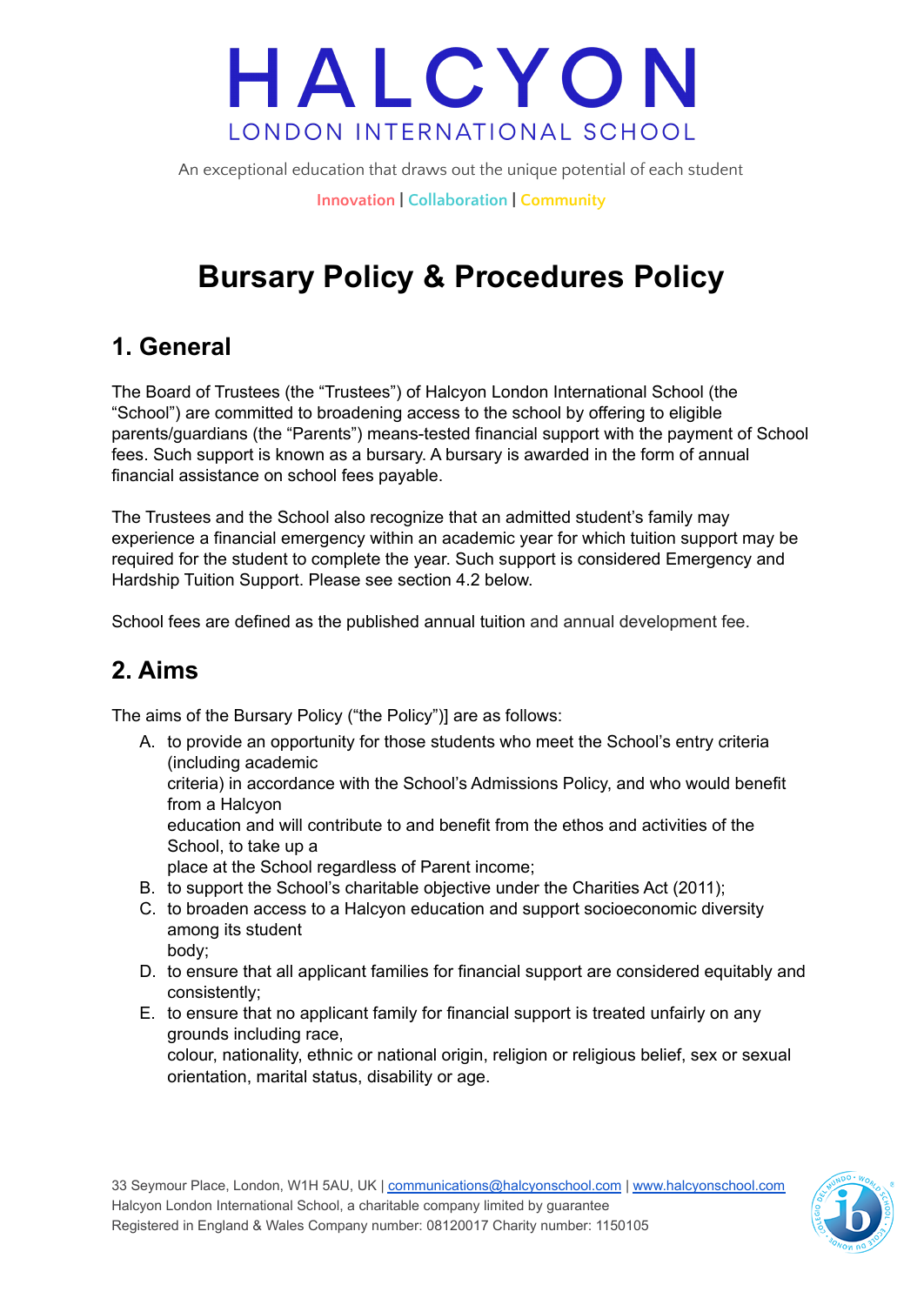An exceptional education that draws out the unique potential of each student **Innovation | Collaboration | Community**

## **3. The Bursary Scheme**

The Bursary Scheme offers children of parents eligible for means-tested financial support (as a consequence of financial, compassionate or other pertinent circumstances) the opportunity to benefit from a Halcyon education through the provision of a bursary.

The Board of Trustees intend that when the School is at capacity the Bursary Scheme will provide for the equivalent of up to 10% of all School places. The Trustees will determine the actual availability of bursary-assisted places.

Bursary awards are subject to an independent evaluation of Parent financial circumstances. The School appoints an independent, professionally-regulated, third-party to liaise with parents to compile an assessment of parental income, including but not limited to savings, assets, investments and liabilities. This assessment also reviews the size of their family, any other persons dependent upon them and like factors, as well as compassionate or other pertinent considerations. The financial evaluation will include a recommended bursary award expressed as percentage of annual tuition and annual development fee.

The Bursary Committee, the Director and the Financial and Operations Director will consider each bursary application (see Application Process, below) and make a recommendation to the Board of Trustees. All bursaries are subject to approval from The Chair of the Board Trustees.

## **4. Eligibility**

#### **A. Admission Bursaries**

Admission bursaries serve new entrants to the Schools, where a place has been offered and Parents are unable to fully fund the School fees themselves.

Each child for whom an Admissions Bursary application has been made will be assessed for suitability for entry to the School in accordance with the School's Admissions Policy and procedures. In assessing a child's suitability for an award, attention will be given to the academic assessment result of each applicant, but potential will be considered as well as actual achievement. Bursary funds are limited and priority will be given to those who, in the view of the Bursary Committee, are most likely to make an outstanding contribution to the academic or extracurricular life of the School. Each student to whom support is offered must, in the opinion of the Admissions Director and School Director, be likely to make significant academic progress following admission;

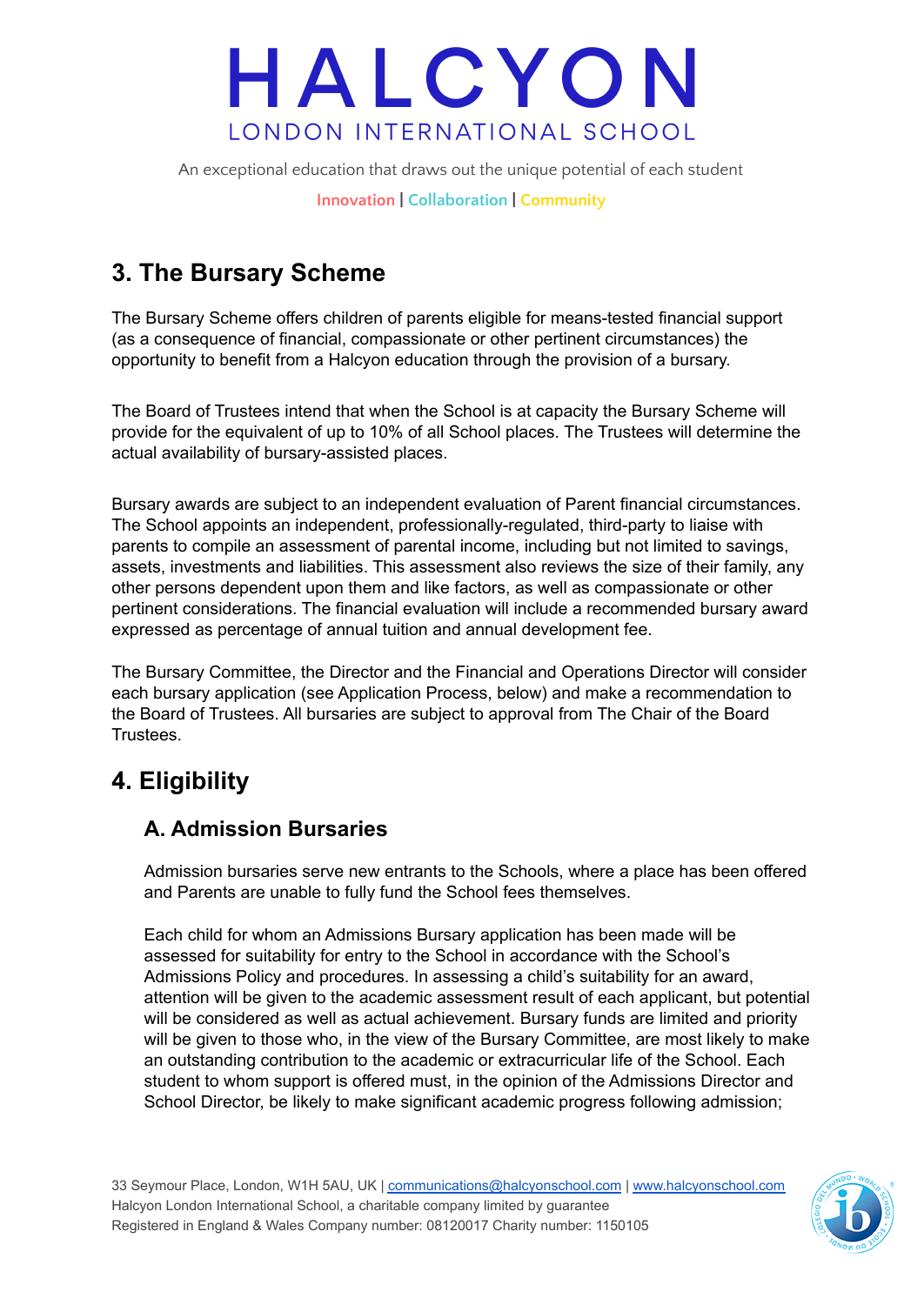An exceptional education that draws out the unique potential of each student

**Innovation | Collaboration | Community**

possess the potential to take full advantage of Halcyon's approach to education; and benefit from participation in the wider, extracurricular activities on offer at the School. In normal circumstances, each applicant for financial support must, at the very minimum, meet the School's normal academic requirements. The confidential references received from the child's previous school, and recent school reports, will be consulted for evidence of positive dispositions likely to support the student's successful integration into the School.

Having considered a bursary applicant's academic ability and the potential to contribute to and benefit from the ethos, the activities of the School, and Parents' financial constraints, there may be other circumstances which may be taken into account. These might include where a child has siblings at the School, or where the social needs of the child are relevant.

Apart from exceptional circumstances, it is expected that bursary applicants ordinarily will have been resident and educated in the UK for at least one year prior to the point of entry at Halcyon.

The School will only consider an application for a bursary after the child has completed the admission process for entry to the School.

#### **B. Hardship or Emergency Bursaries**

The School recognises that each family's financial circumstances may alter during a child's time at Halcyon because of sudden, unforeseen need or where a change in Parents' circumstances has resulted in significant difficulty in meeting School tuition fee payments with the result that the child is likely to be withdrawn part way through a stage of education. The nature of the hardship or emergency will be considered, with priority given to exogenous circumstances; for example, loss of employment due to accident or chronic illness.

Each student to whom support is offered must continue to make expected academic progress; will continue to take full advantage of Halcyon's approach to education; and will continue to be an active participant in the wider, extracurricular activities on offer at the School.

The Hardship or Emergency Tuition Support is limited to one academic year, and is subject to the same general limitations (see section 4, below) as an Admissions Bursary. A family who receives Hardship or Emergency Tuition Support may simultaneously apply for an Admissions Bursary for the subsequent academic year.

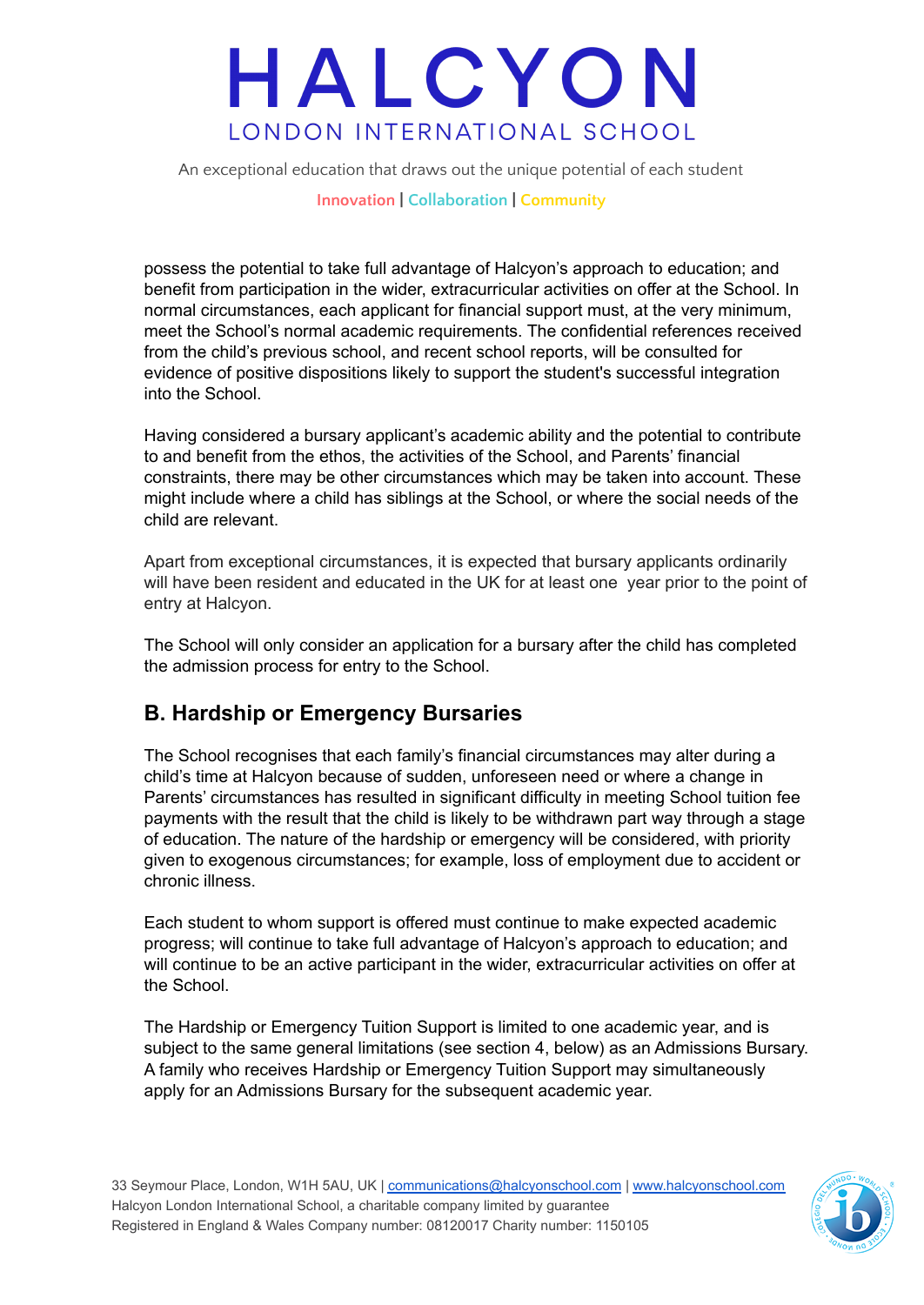An exceptional education that draws out the unique potential of each student

**Innovation | Collaboration | Community**

All awards are subject to approval from the Board of Trustees. In the main, the opinion of the School as to the child's academic potential, and their proven ability to contribute to and benefit from the ethos and activities of the School, are the first considerations in granting support.

An offer of a Hardship or Emergency Tuition Support is at the discretion of the Board of Trustees, is subject to the availability of funding and, even where the basic conditions set out in this Policy are met, cannot be guaranteed.

### **5. Procedures**

#### **A. Procedure for applications**

**Prospective Admission Bursary applicants should contact the Admissions Director at the School in the first instance for more information about the School's Admissions Policy and, in particular, the School's admissions criteria and bursary timeline.**

#### **A.i General**

Parents who apply for an Admission Bursary must return the completed Bursary Form, together with the necessary documentary evidence, to the Finance and Operations Director no later than the 15 January for bursary awards for the following academic year. The Form must be preceded by a completed Application Form for admission and entry to the School for each child for whom the family is seeking bursarial support together with payment of the non returnable application fee in accordance with the School's Admissions Policy.

#### **A.ii Specific**

- a. All applicants for bursaries are required to complete the Application process *before* completing the Bursary Form.
- b. The Admissions Director will notify Parents of students who are successful in the application process. Parents are then required to complete the Bursary Form, which includes a means questionnaire and asks parents to provide any supplemental information that is requested. **It is critical that parents answer all questions carefully**

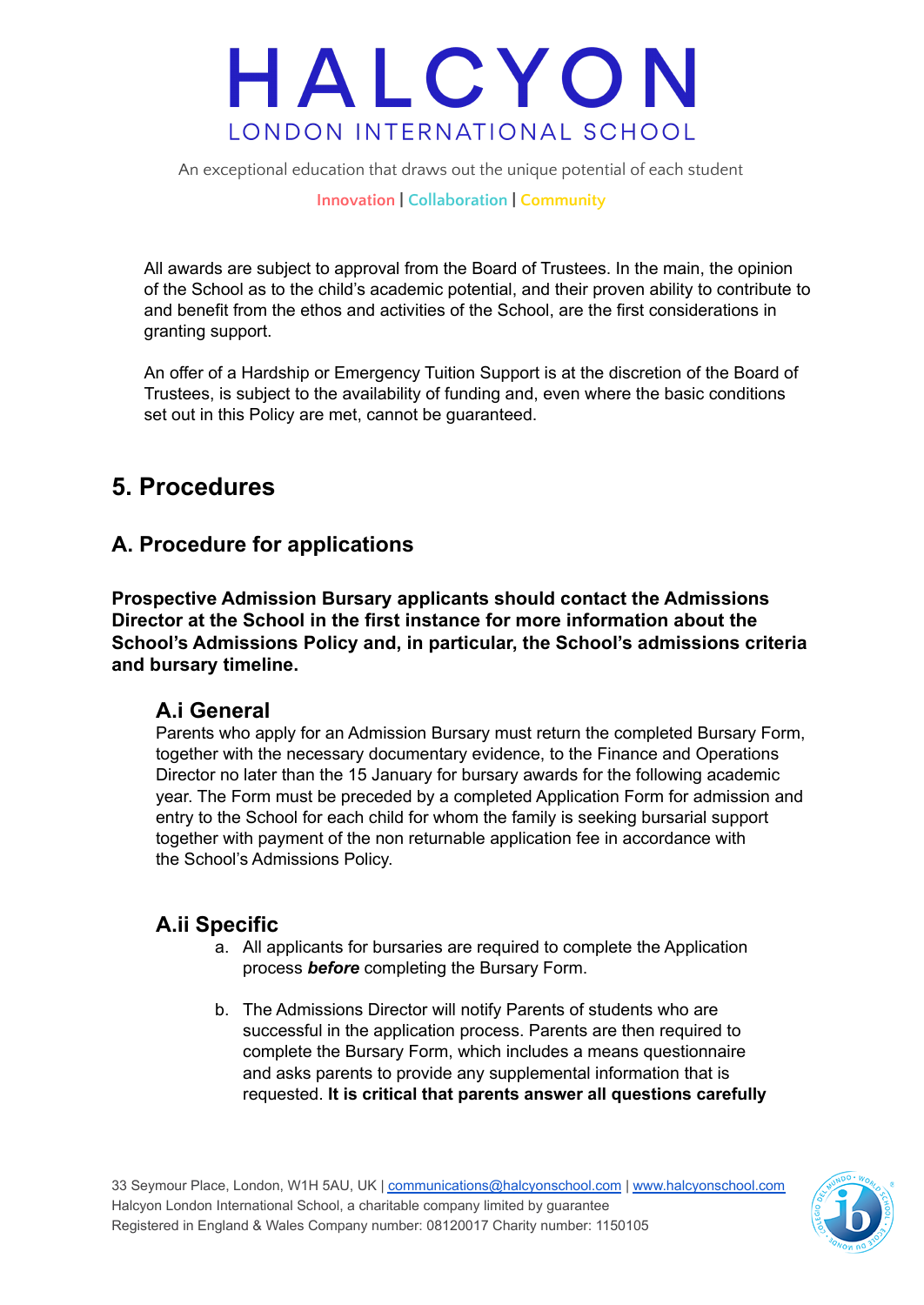An exceptional education that draws out the unique potential of each student

**Innovation | Collaboration | Community**

**and in full**. The means questionnaire is designed as the foundation for the independent financial evaluation.

- c. The independent financial review will be conducted and recommendations returned to the Bursary Committee. The review may take **4-6 weeks to complete**, depending on circumstances and the availability of key information, and parents should be aware of this in their planning.
- d. During the application process, if there should be a change to any of the information disclosed in response to the means questionnaire, or the independent financial review, the School must be informed without delay. Failure to divulge requested information or a change in circumstances to the School could lead to a bursary application being denied
- e. Late applications may be considered in August, dependent upon funding capacity and general circumstance

Applying for a bursary will not prevent parents of prospective students from applying for any other award in respect of their children.

#### **B. Procedure for determining awards**

In general, **Admissions Bursary** applications are considered by the Bursary Committee from September to January for the following August. The Bursary Committee will consider the joint recommendation of the Director (see Eligibility, above) and the independent financial review, and will then make their agreed recommendations to the Board of Trustees. The Board of Trustees will make the final decision.

The School recognises that judgements about what sacrifices a family should make to pay school tuition fees will be personal. However, the School has a duty to ensure that all bursary awards are carefully and comprehensively considered and so, as well as current earnings, other factors which will be considered in determining the appropriate level of award will include, but are not limited to:

- I. The ability to improve the financial position or earning power of the family
- II. Opportunities to release any capital. Significant capital savings and investments would be expected to be used for the payment of school fees, as would equity values in houses.
- III. In cases of separation, the contribution made by the absent Parent.

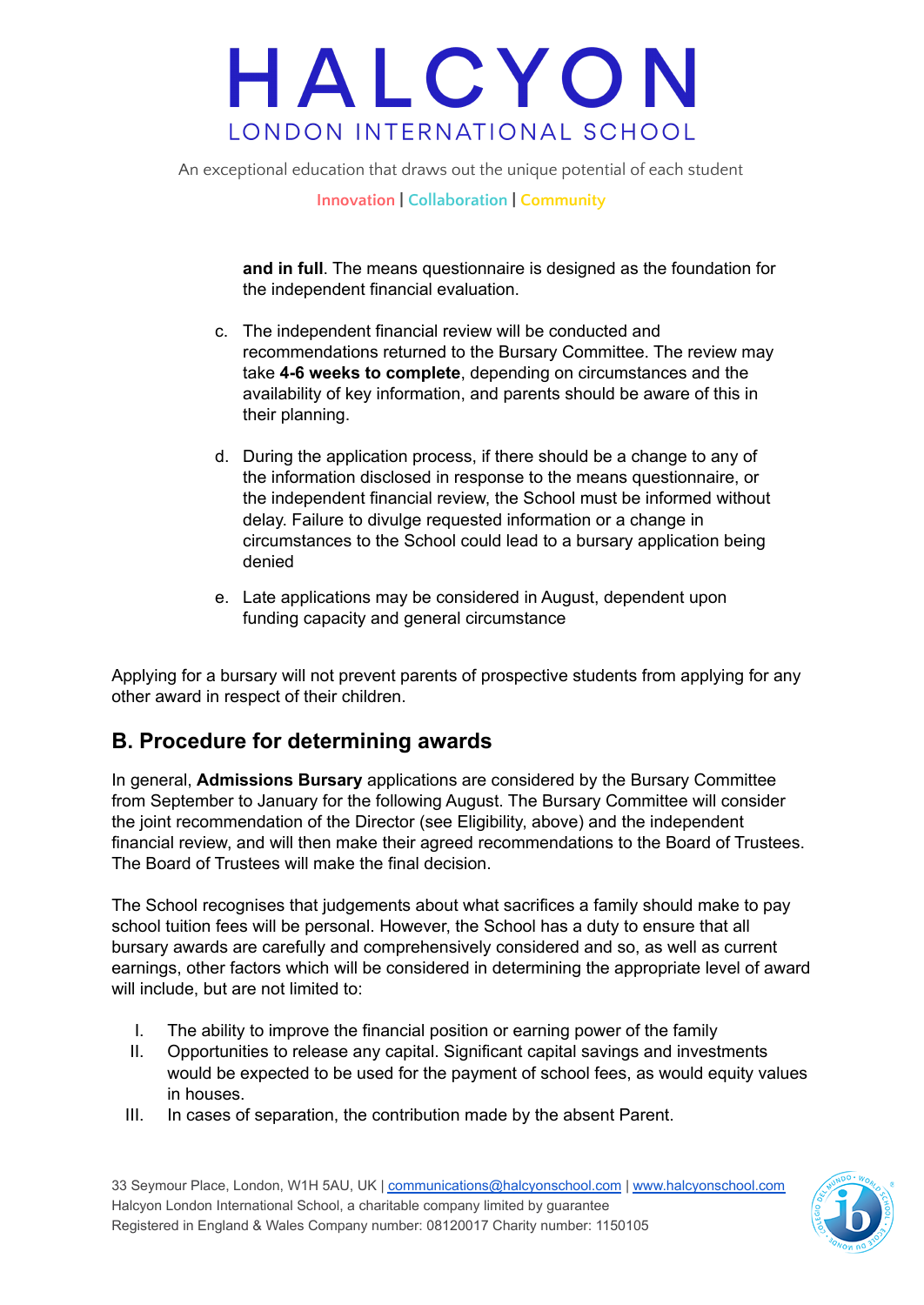An exceptional education that draws out the unique potential of each student

**Innovation | Collaboration | Community**

- IV. Contribution to household costs by other, wider, family members, any adults unrelated to the child or by outside sources.
- V. Where fees are being paid to other schools (or universities), the School's bursary award will take into account all these outgoings.

**An offer of an Admissions Bursary** is conditional on the offer of a place at the School, which is subject to the successful completion of the Admission Procedures which are set out in the School's Admissions Policy.

Parents will be advised whether their child is to be offered a place at the School and of the Bursary offer, if any, not later than March 15 of the proposed year of entry. Parents are then required to sign the appropriate documentation for the acceptance of a place at the school and the bursary including their agreement to any conditions relating to the bursary.

Each bursary offer will reflect the particular circumstances of the recipient and be expressed as a percentage remission of school fees, up to 100%.

#### **C. Procedure for Hardship or Emergency Tuition Support**

Parents with one or more children at the School whose financial circumstances suddenly change may apply for Tuition Support to the Director, explaining their situation and thereafter completing a Tuition Support Form. Hardship or Emergency Tuition Support applications will be assessed by the Director and Bursary Committee who will consider a range of factors when making the judgement as to the justification for financial support, and the extent of such financial support to be offered, if any. A recommendation will then be made to the Board of Trustees.

### **6. Limitations**

.

#### **A Review**

Each bursary is awarded for a defined time-period, depending on the applicant's circumstance. All bursary awards are subject to annual review, to confirm either that the conditions for the original award are still valid or, if circumstances have changed, that Parent is still eligible. All bursaries are discretionary and the School may review any bursary award at any time.

When a bursary has been discharged, Parents may re-apply for a new award.